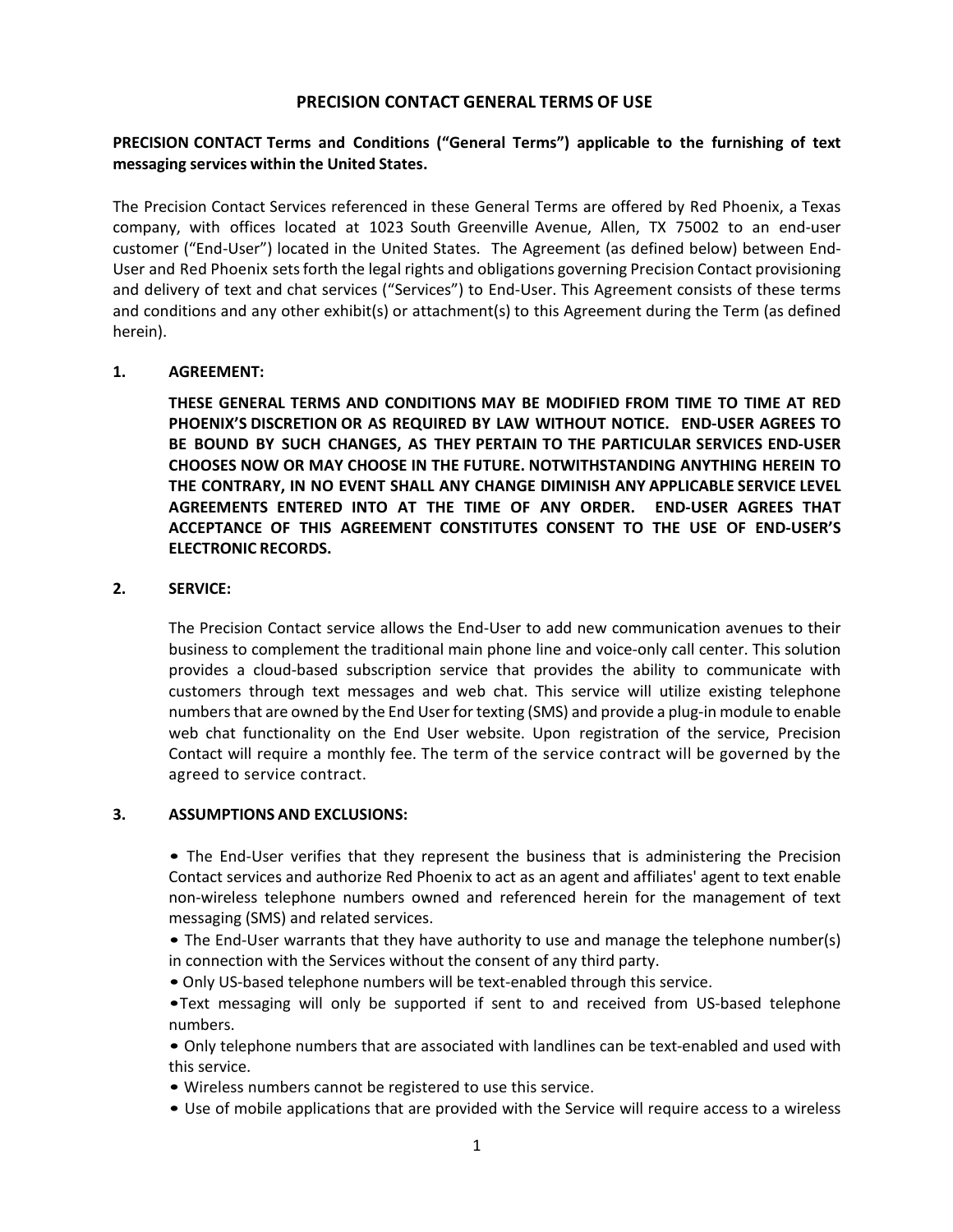network. All fees associated with the wireless access and data usage are the responsibility of the End User.

#### **4. MONTHLY FEES:**

The monthly fee will be established via an online order form and the End-User may use the Precision Contact secure customer billing portal to review invoices and see billing and payment data. To establish service, the initial payment shall include the pro-rata monthly fees for the month of service initiation. Any non-recurring initial setup fees shall be set forth in the order form and collected in advance. Pricing excludes any applicable sales or use taxes, or any regulatory or telecommunications fees and taxes assessed on the service which will be separately itemized on the monthly invoice. End-Usershall accessthe secure customer billing portal to setup payment methods including, if selected, credit card authorizations for payment. End-User is not authorized to sell, resell, authorize the use, or transfer the Services to another party without Red Phoenix's prior written consent, which may be withheld in Red Phoenix's sole discretion.

### **5. TERM:**

The Term of this Agreement shall be set forth in the order as acknowledged by End-User and as reflected in the online order to Red Phoenix ("Term"). The Term of this Agreement shall commence on the "Commencement Date" as described in Section 7 ("Commencement of Billing"). If neither End-User nor Red Phoenix provides the other party written notice of cancellation at least 30 days prior to the end of the current Term, the Term will automatically renew for a 1-year term at the then-current rate. Alternatively, the End-User may elect to convert to a month-to-month Service upon 30 days notice prior to the end of the then-current. End-Users who are contracting Services from Red Phoenix on a month-to-month basis, must provide notice of cancellation at least 60 days prior to the end of the current monthly term or term will renew for an additional month.

#### **6. CREDIT APPROVAL AND DEPOSITS:**

Acceptance of any order will be subject at all times to credit approval or review by Red Phoenix or its designated third party. In the event End-User fails to make a payment to Red Phoenix or its designated third party of any undisputed amount, when due, for any consecutive 2 months out of a 6 month period; or has a material, negative change in financial condition (as determined by Red Phoenix in its reasonable discretion), Red Phoenix may require End-User to deliver another form of security as a condition to (i) Red Phoenix's acceptance of an order, (ii) continuation of any usage-based Services, or (iii) continuation of any non-usage-based Services.

### **7. COMMENCEMENT OF BILLING:**

Billing for the Services subscriptions ordered by the End User will commence based upon the date of the subscription order for the Services. Upon activation of a subscription order, the End User will receive its first invoice on the next invoice date.

#### **8. TERMINATION:**

**8.1 Termination:** End-User may terminate Services after activation of a subscription order and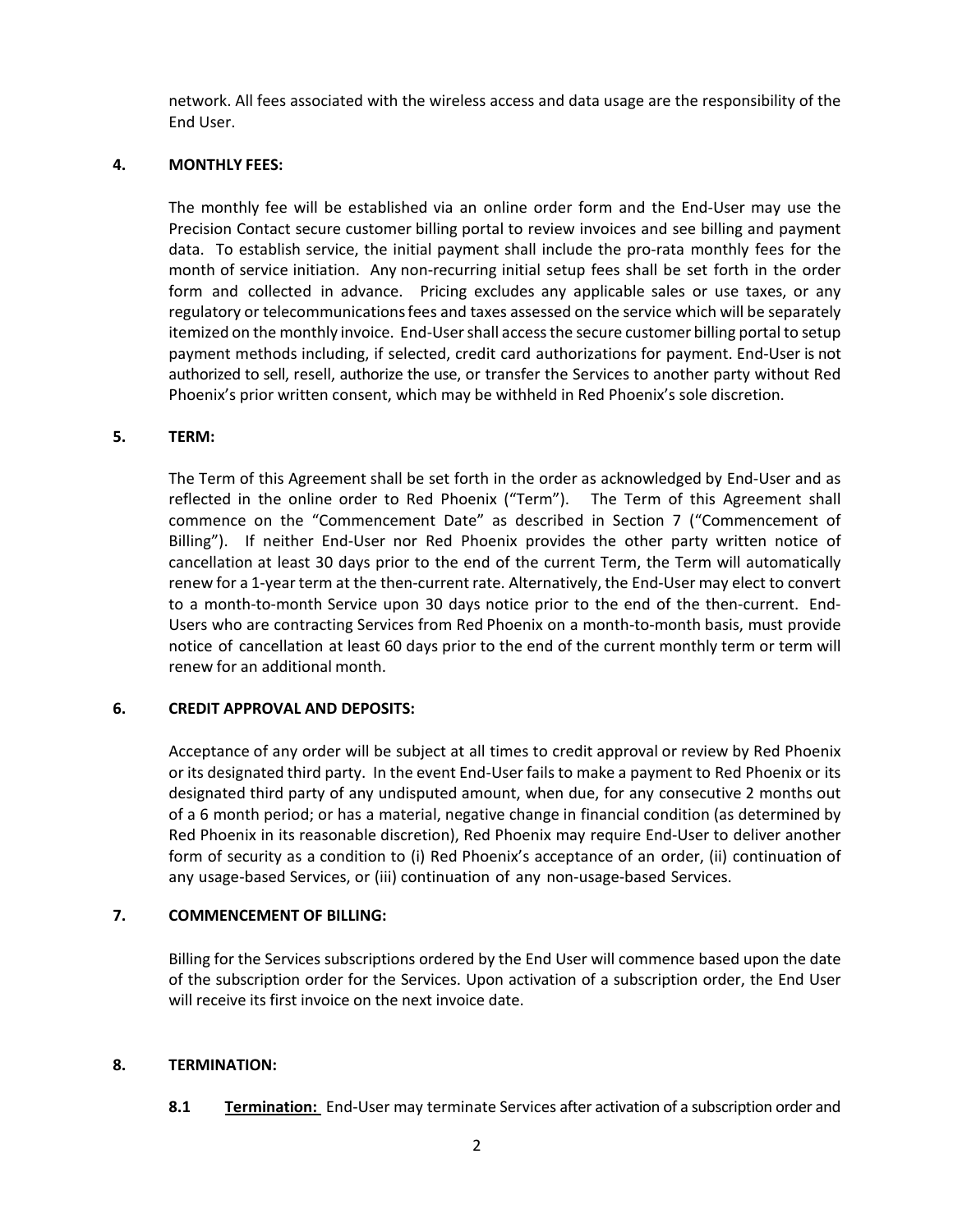prior to the end of the term of Services ("Services Term") upon 30 days prior notice to Red Phoenix (with sufficient detail necessary to identify the affected Services), and (ii) Red Phoenix may immediately terminate Services as the result of an uncured default by End-User, upon which, in each case, End-User shall pay Red Phoenix a termination charge equal to the sum of: (a) all unpaid amounts for Services provided through the date of termination; (b) any third party cancellation/termination charges related to the installation and/or termination of Services, (c) the non-recurring charges for any cancelled Services, provided Red Phoenix has initiated actual performance, if such charges have not already been paid; and, (d) the percentage of the monthly recurring charges for the terminated Services calculated from the effective date of termination as (1) 100% of the remaining monthly recurring charges that would have been incurred for the Services for months 1 through 12 of the Services Term, plus (2) 50% of the remaining monthly recurring charges that would have been incurred for the Services for months 13 through the end of the Services Term.

**8.2 Termination: Discontinuation of Services:** Red Phoenix reserves the right, in accordance with applicable law, to suspend or discontinue the Services generally, or to terminate End-User's Services, at any time, in Red Phoenix's sole and absolute discretion, for any reason or for no reason. If Red Phoenix discontinues the Services generally, or terminates End-User's Services without a stated reason, then End-User will only be responsible for charges accrued through the date of such termination, including a pro-rated portion of the final month's charges.

# **9. OTHER SERVICES AND EXCLUSIONS:**

- **9.1 Customer Data:** Some provided services allow the End-User to designate the level of access to customer data. The End-User is solely responsible for limiting access to only individuals that require access to this data.
- **9.2 Message Screening:** Red Phoenix has access to End User messages and reserves the right to screen the messages for content. Red Phoenix may choose to filter or completely block messaging traffic if it is determined that the Services are being used in an inappropriate or unlawful manner. This action can be taken at the discretion of Red Phoenix or as directed by a supporting message provider.
- **9.3 Message Storage:** Red Phoenix will continue to store message history for the length of the service contract and provide access to the End User through the Services. Red Phoenix reserves the right to limit the storage space in the future and may provide a mechanism that allows the End User to archive the history on their own storage medium.

#### **9.4 Incompatibility with Other Services:**

- **a) Privacy and Security:** The Services utilizes, in whole or in part, the public Internet and third-party networks to transmit messages. As a result, Red Phoenix cannot guarantee the privacy, confidentiality or security of End-User's communications and Red Phoenix shall not be liable for any breach of privacy which may be experienced with regard to the Services.
	- **i)** Red Phoenix is committed to respecting End-User Privacy relating to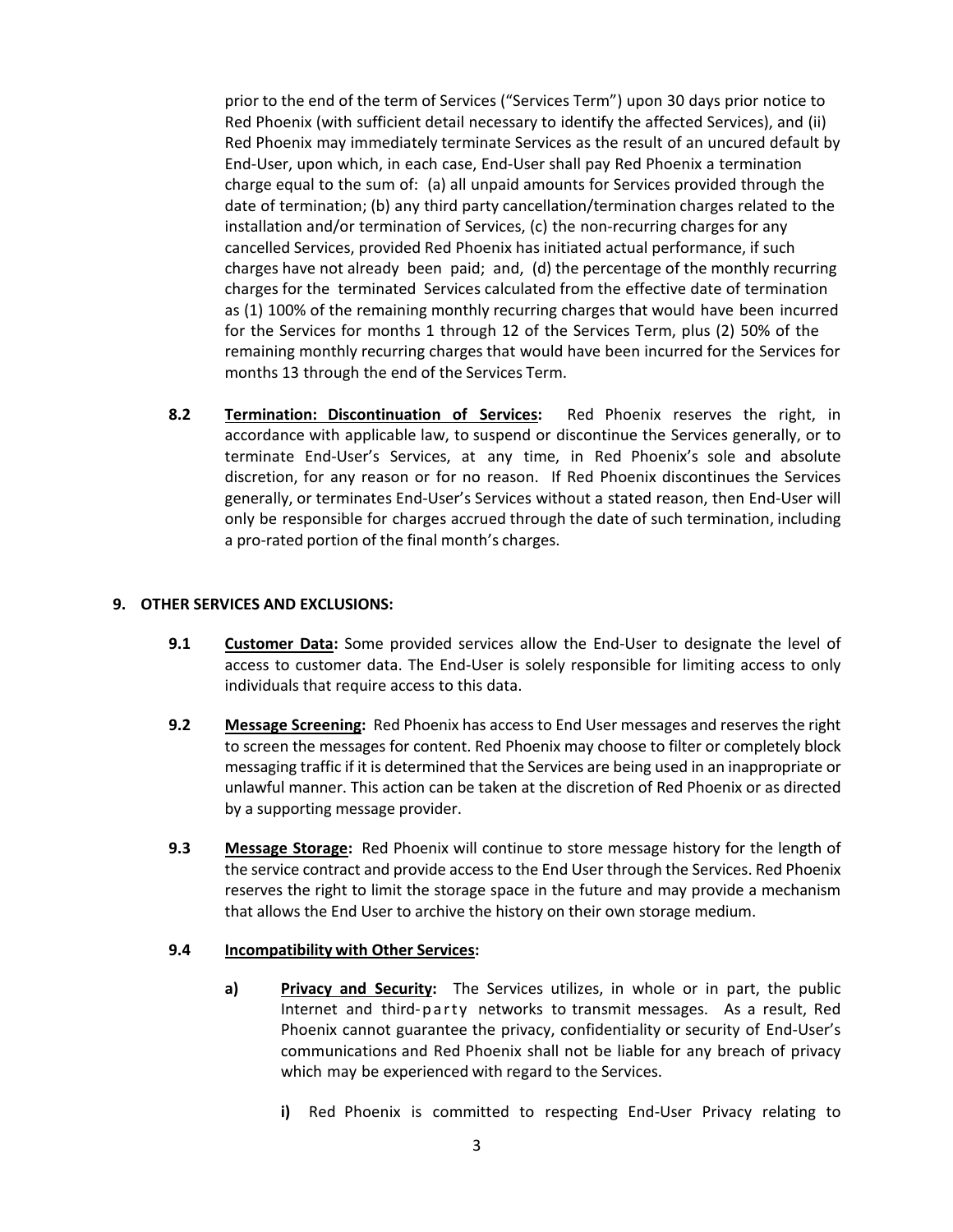personally identifiable information. Upon the appropriate request of a government agency, law enforcement agency, court or as otherwise required by law, Red Phoenix may disclose personally identifiable information. Please refer to our privacy policy for additional information such as how we use your information. End-User's acceptance of Services constitutes agreement with, and acceptance of our privacy policy.

**ii)** End-User authorizes Red Phoenix or its designee to (i) investigate and/or review End-User's credit history.

**iii)** Red Phoenix intends to fully comply with the Communications Assistance for Law Enforcement Act ("CALEA"). End-User hereby agrees and consents to Red Phoenix's right to monitor and otherwise disclose the nature and content of your communications if and as required by CALEA without any further notice to you.

**c) Scheduled Maintenance:** Scheduled maintenance of the Services will not normally result in Services interruption or outage. However, in the event scheduled maintenance should require a Services interruption or outage, Red Phoenix will exercise commercially reasonable efforts to (i) provide End-User with 7 days' prior written notice of such scheduled maintenance, (ii) work with End-User in good faith to attempt to minimize any disruption in the End-User's Services that may be caused by such scheduled maintenance and (iii) perform such maintenance during the non-peak hours of 11:00 p.m. until 5:00 a.m. CST.

### **10. GENERAL TERMS APPLICABLE TO THIS PRECISION CONTACT SERVICE:**

- **10.1 Billing:** Red Phoenix will bill End-User certain charges, applicable taxes, including but not limited to, excise taxes and surcharges on recurring charges monthly in advance and other charges, if applicable, including but not limited to, usage-based charges, monthly in arrears. Unless otherwise specified on a particular invoice, all payments are due and payable in U.S. Dollars.
- **10.2 Late Payments:** If any undisputed charges for the Services are due but unpaid for any reason, Red Phoenix may suspend or terminate the Services and all accrued charges shall be immediately due. Late payments are subject to a late payment charge of the lesser of 1.5% for each 30-day period that they remain unpaid or the maximum permitted by law. A fee will also be charged to activate a suspended account. No suspension or termination of the Services or of this Agreement shall relieve End-User from paying any amounts due hereunder. Termination of services will occur if non- payment persists for 60 days.
- **10.3 Taxes and Fees:** End-User is responsible for all applicable Federal, State, provincial, municipal, local or other governmental sales, use, excise, value-added, personal property, public utility or other taxes, fees or charges, including fees collected by Federal and State regulatory agencies, now in force or enacted in the future, that arise from or as a result of End-User's subscription or use or payment for the Services. Such amounts are in addition to payment for the Services and will be billed to End-User as set forth in this Agreement. If End-User is exempt from payment of such taxes, End-User must provide Red Phoenix with an original certificate that satisfies applicable legal requirements attesting to tax-exempt status. Tax exemption will only apply from and after the date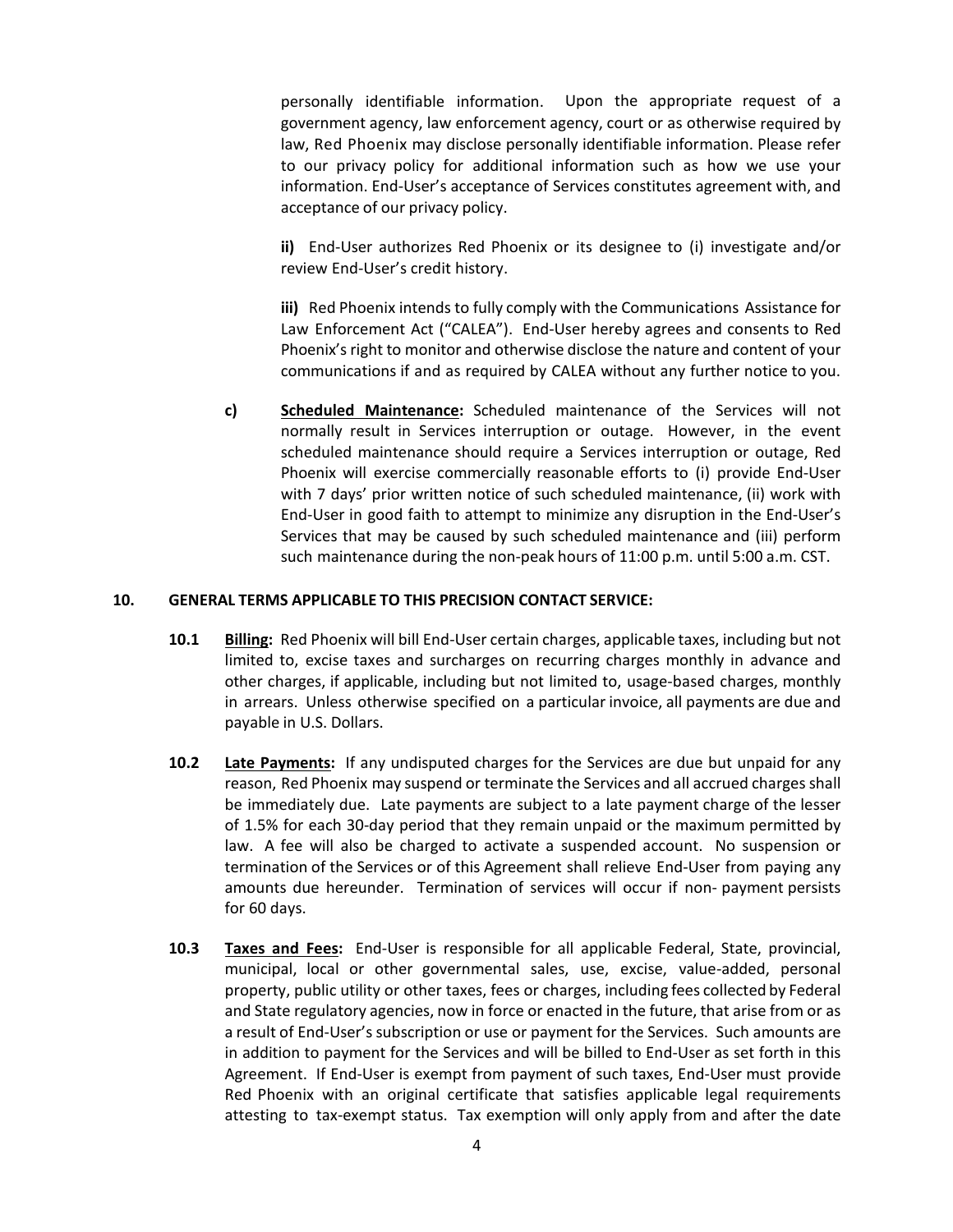Red Phoenix receives such certificate.

- **10.4 Billing Disputes:** If End-User reasonably disputes any portion of an invoice, End-User must pay the undisputed portion of the invoice and submit written notice to Red Phoenix of the claim within 45 days of the date of the invoice, with sufficient detail of the nature of the claim, the amount and invoices in dispute and information necessary to identify the affected Service(s) for the disputed amount. Red Phoenix will investigate claims of disputed Services. If the dispute is resolved against the End-User, End-User will pay all invoiced amounts plus interest at the rate of 1.5% for each 30-day period that that invoice is overdue. If the dispute is resolved in favor of End-User, Red Phoenix shall not invoice End-User for disputed claims. Disposition of the dispute result is by sole judgment of Red Phoenix and is deemed final and binding.
- **10.5 Collection:** If End-User's Services are terminated, End-User will remain fully liable to Red Phoenix for all charges pursuant to this Agreement and any and all costs Red Phoenix may incur to collect such amounts, including, without limitation, collection costs and attorney's fees.
- **10.6 Fraudulent or Unauthorized Services Use Charges:** End-User will be responsible for all charges even if such charges are incurred as a result of fraudulent or unauthorized use of the Services, if such charges result from use associated with End-User's premises or equipment, including unauthorized use associated with security devices within the control of End-User. Notwithstanding the foregoing, End-User shall not be responsible for any fraudulent or unauthorized charges if such charges result from a security compromise to Red Phoenix's "Core Network". As used herein, "Core Network" shall mean those elements under Red Phoenix's direct control (and not within control of End-User).

# **10.7 LIMITATION OF LIABILITY**

IN NO EVENT WILL RED PHOENIX, ITS DEVELOPMENT PARTNERS AND COMPANIES UNDER COMMON CONTROL WITH ANY OF THE FOREGOING AND ITS AND THEIR SHAREHOLDERS, OFFICERS, DIRECTORS, EMPLOYEES, SUBCONTRACTORS, VENDORS, ATTORNEYS OR AGENTS OR ANY OTHER SERVICE PROVIDER WHO FURNISHES SERVICES TO END-USER IN CONNECTION WITH THE SERVICES BE LIABLE FOR ANY DIRECT, INCIDENTAL, INDIRECT, SPECIAL, PUNITIVE, EXEMPLARY OR CONSEQUENTAL DAMAGES, OR FOR ANY OTHER DAMAGES, INCLUDING, BUT NOT LIMITED TO, PERSONAL INJURY, WRONGFUL DEATH, PROPERTY DAMAGE, LOSS OF DATA, LOSS OF REVENUE OR PROFITS OR DAMAGES ARISING OUT OF OR IN CONNECTION WITH THE USE OR INABILITY TO USE THE SERVICES, INCLUDING INABILITY TO ACCESS EMERGENCY SERVICE PERSONNEL THROUGH THE 911 DIALING SERVICE OR TO OBTAIN EMERGENCY HELP. THE LIMITATIONS SET FORTH HEREIN APPLY TO CLAIMS FOUNDED IN BREACH OF CONTRACT, BREACH OF WARRANTY, PRODUCT LIABILITY, TORT AND ANY OR ALL OTHER THEORIES OF LIABILITY AND APPLY WHETHER OR NOT RED PHOENIX WAS INFORMED OF THE LIKELIHOOD OF ANY PARTICULAR TYPE OF DAMAGES.

**i) Disclaimer of Liability for Billing Errors:** The liability of Red Phoenix for errors in billing that result in overpayment by the End-User shall be limited to a credit equal to the dollar amount erroneously billed. Furthermore, no errors shall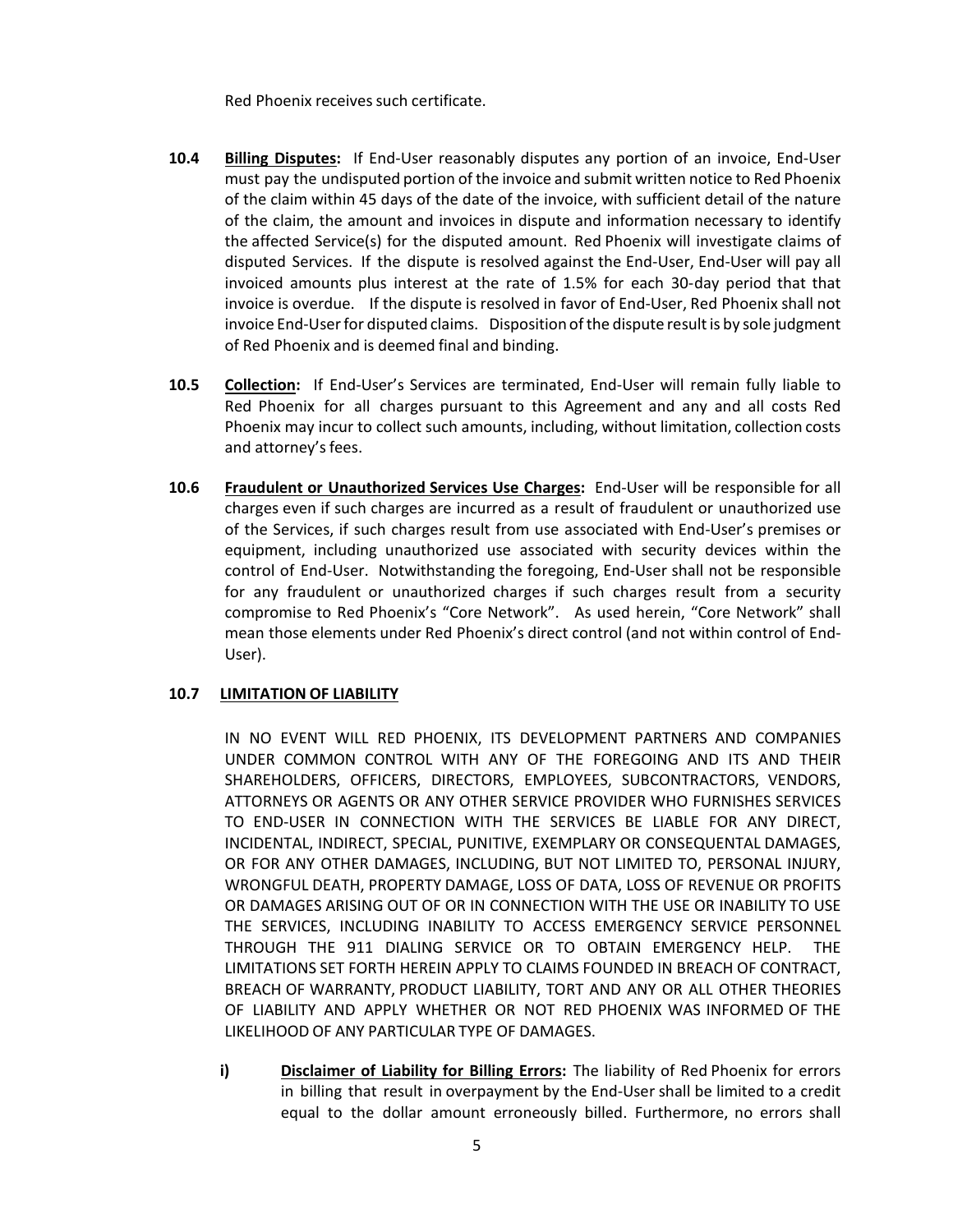change or diminish End-User's obligation to pay for Services rendered or used.

**10.8 INDEMNIFICATION:** End-User shall defend, indemnify and hold harmless Red Phoenix, together with its development partners, and companies under common control with any of the foregoing and its and their shareholders, officers, directors, employees, subcontractors, vendors, insurers, attorneys and agents and any other service provider who furnishes services to End-User in connection with the Services, from any and all claims, losses, damages, fines, penalties, costs and expenses (including, without limitation, attorney's fees) by, or on behalf of, End-User or any third party or user of the Services relating to End-User's use or users' use of the Services, any Devices or this Agreement.

#### **10.9 WARRANTY:**

RED PHOENIX MAKES NO WARRANTIES, EXPRESS OR IMPLIED, INCLUDING, BUT NOT LIMITED TO, ANY IMPLIED WARRANTIES OF MERCHANTABILITY, FITNESS OF THE SERVICES OR ANY DEVICE FOR A PARTICULAR PURPOSE, TITLE OR NON- INFRINGEMENT OF ANY WARRANTY ARISING OUT OF USAGE OR TRADE, COURSE OF DEALING OR COURSE OF PERFORMANCE OR ANY WARRANTY THAT THE SERVICES WILL MEET END-USER'S REQUIREMENTS. WITHOUT LIMITING THE FOREGOING, RED PHOENIX DOES NOT WARRANT THAT THE SERVICES OR DEVICE WILL BE WITHOUT FAILURE, DELAY, INTERRUPTION, ERROR, DEGRADATION OF VOICE QUALITY OR LOSS OF CONTENT, DATA OR INFORMATION. NEITHER RED PHOENIX, ITS PARENT AND SUBSIDIARY COMPANIES AND COMPANIES UNDER COMMON CONTROL WITH ANY OF THE FOREGOING NOR ITS SHAREHOLDERS, OFFICERS, DIRECTORS, EMPLOYEES, SUBCONTRACTORS, VENDORS, INSURERS, ATTORNEYS OR AGENTS OR ANY OTHER SERVICES PROVIDER OR VENDOR WHO FURNISHES SERVICES, DEVICES OR PRODUCTS TO END-USER IN CONNECTION WITH THE SERVICES, WILL BE LIABLE FOR UNAUTHORIZED ACCESS TO RED PHOENIX'S OR END-USER'S TRANSMISSION FACILITIES OR PREMISES EQUIPMENT OR FOR UNAUTHORIZED ACCESS TO, OR ALTERATION, THEFT OR DESTRUCTION OF, END-USER'S OR USER'S DATA, FILES, PROGRAMS, PROCEDURES OR INFORMATION THROUGH ACCIDENT, FRAUDULENT MEANS OR DEVICES OR ANY OTHER METHOD, REGARDLESS OF WHETHER SUCH DAMAGE OCCURS AS A RESULT OF RED PHOENIX'S OR ITS SERVICE PROVIDER'S OR VENDOR'S NEGLIGENCE. STATEMENTS AND DESCRIPTIONS CONCERNING THE SERVICES OR DEVICE, IF ANY, BY RED PHOENIX OR RED PHOENIX'S AGENTS OR INSTALLERS ARE INFORMATIONAL AND ARE NOT GIVEN AS A WARRANTY OF ANY KIND.

- **10.10 Termination: Discontinuation of Services:** Red Phoenix reserves the right, in accordance with applicable law, to suspend or discontinue the Services generally, or to terminate End-User's Services, at any time, in Red Phoenix'ssole and absolute discretion, for any reason or for no reason. Red Phoenix will provide 30 days notice of termination. If Red Phoenix discontinues the Services generally, or terminates End-User's Services, End-User will be responsible for charges accrued through the date of such termination, including a pro-rated portion of the final month's charges.
- **10.11 Force Majeure:** Except for the obligation to pay monies due and owing, neither party shall be responsible for any failure to perform or delay in performing any of its obligations hereunder where and to the extent that such failure or delay results from causes outside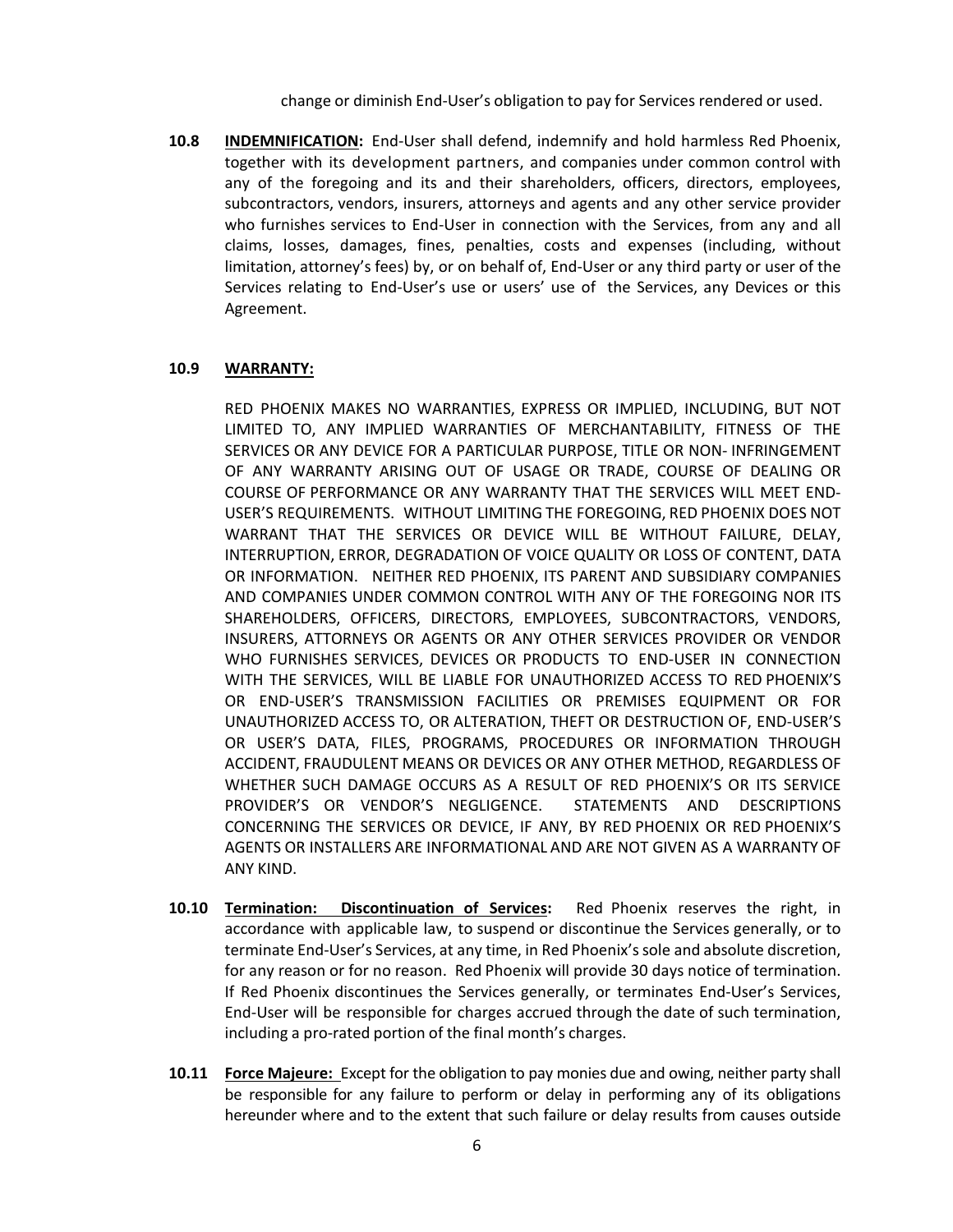the reasonable control of the party, including but not limited to, an Excused Outage, governmental actions, acts of terrorism, transportation or labor strikes, environmental conditions, fire, flood, riot, strike, life or health-threatening conditions including but not limited to pandemics or epidemics.

Notwithstanding the foregoing, Red Phoenix may terminate the Agreement without liability on the part of either party if an Excused Outage or other event of Force Majeure continues for more than 30 calendar days.

- **10.12 Confidentiality:** During the Term of this Agreement, Red Phoenix and End-User may be exposed to the other's confidential or proprietary information ("Confidential Information"). Confidential Information shall exclude any information in the public domain or that is independently developed by the receiving party. Each party agrees to: (i) hold the Confidential Information in strict confidence; (ii) not to disclose any such Confidential Information to any person (except as required by court order, lawful process or as otherwise required by law); and (iii) not to use any of the other party's Confidential Information for its own or another's benefit. End-User agrees that any violation of this provision regarding confidentiality will result in irreparable harm to Red Phoenix and agrees that Red Phoenix shall have the right to seek a restraining order, injunction or any other remedies available at law or in equity. The parties agree to waive any applicable bond requirement for enforcement of this provision.
- **10.13 Notices:** All notices, requests, demands and other communications required or permitted to be given or made under this Agreement shall be in writing and shall be deemed to have been delivered (a) on the date of personal delivery or transmission if sent by confirmed facsimile transmission or electronic mail transmission, (b) on the first business day following the date of delivery to a nationally recognized overnight courier service, or (c) on the fourth business day following the date of deposit in the United States mail postage prepaid, by registered or certified mail return receipt requested, in each case, addressed as follows, or to such other address or person as a party shall designate by notice to the others in accordance herewith:

If to Red Phoenix: Red Phoenix 1023 South Greenville Avenue Allen, Texas 75002

If to End-User:

(Addressindicated on Order Form)

- **10.14 Dispute Resolution:** Except for any injunctive relief sought under Section **12.4**, any and all disputes, claims or controversies ("Disputes") arising out of this Agreement must undergo the following dispute resolution process:
	- **i) Individual Dispute Resolution:** All claims arising out of this Agreement will be brought individually and mediation will be for individual claims only.
	- **ii) Good Faith Negotiations:** Prior to filing for mediation, the party claiming the Dispute must provide the other party with a written summary of the facts and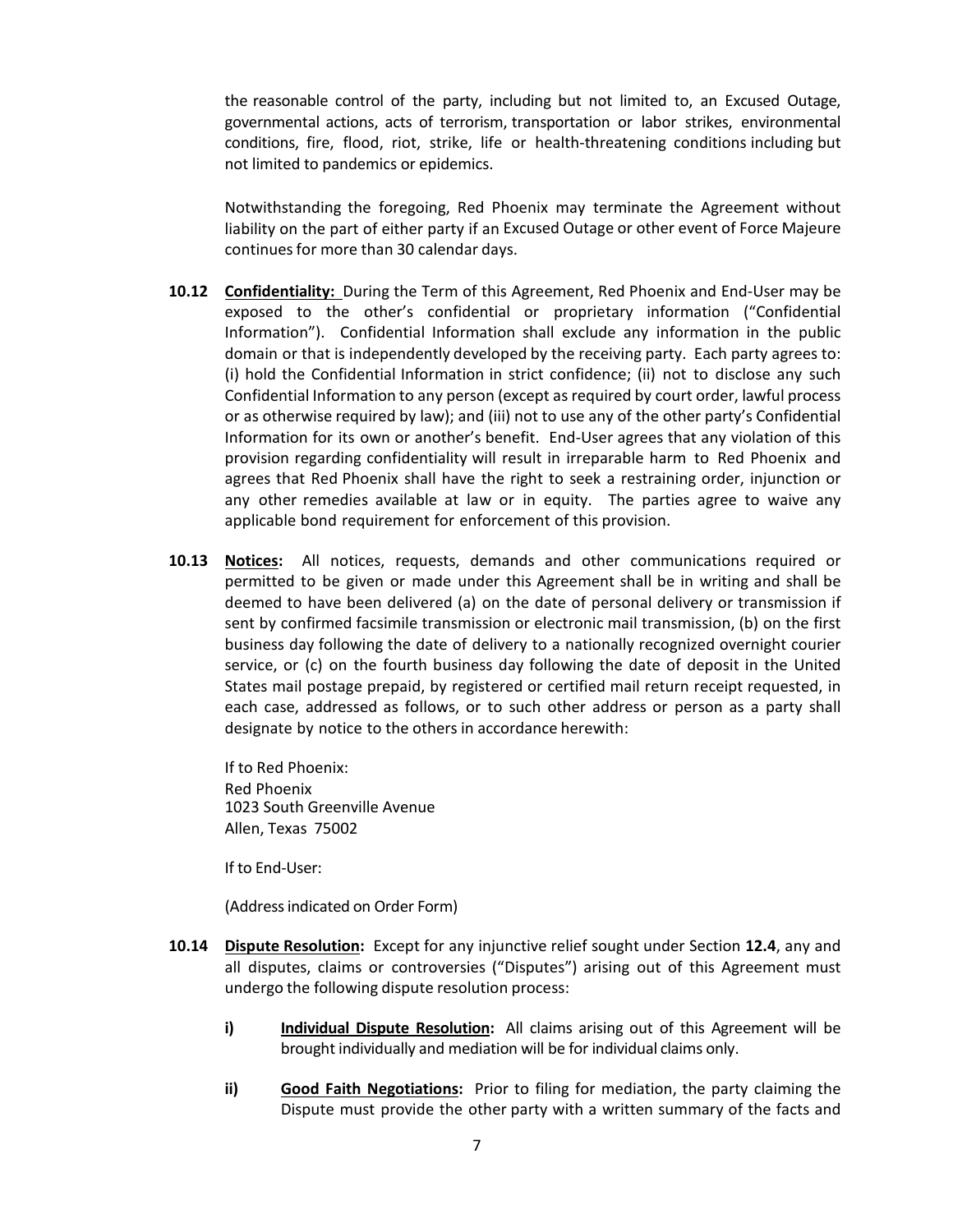circumstances giving rise to the Dispute. The parties each must appoint a representative executive with authority to settle the Dispute and within 30 days after receipt of the summary, the parties must meet and confer, in good faith, in an attempt to resolve the Dispute.

- **iii) Mediation:** If, 45 days after receipt of the written summary, the Dispute remains unresolved then it must be submitted to JAMS, or its successor, for mediation, and if the matter is not resolved through mediation, then it must be submitted to JAMS, or its successor, for final and binding arbitration. Either party may commence mediation by providing a written request for mediation, outlining the subject of the Dispute and the relief requested to JAMS and the other party. The parties must cooperate with JAMS and with one another in selecting a mediator from a JAMS panel of neutrals, and in scheduling the mediation proceedings. The parties must participate in the mediation in good faith, and they will share equally in its costs. All offers, promises, conduct and statements, whether oral or written, made in the course of the mediation by any of the parties, their agents, employees, experts and attorneys, and by the mediator or any JAMS employees, are confidential, privileged and inadmissible for any purpose, including impeachment, in any arbitration or other proceeding involving the parties, provided that evidence that is otherwise admissible or discoverable is notrendered inadmissible or non-discoverable as a result of its use in the mediation.
- **10.15 Assignment:** Red Phoenix may assign or delegate its rights and obligations hereunder, in whole or in part, to any subsidiary or affiliated company. End-User shall not assign this Agreement without Red Phoenix's prior written consent. Any attempted assignment in violation of this provision is void.
- **10.16 Binding Effect:** This Agreement shall be binding upon and shall inure to the benefit of the parties and their respective successors and permitted assigns.
- **10.17 Waiver of Terms and Conditions:** Failure of either party to enforce any of the terms or conditions of this Agreement shall not constitute a waiver of any such terms or conditions, or of any other terms or conditions.
- **10.18 Severability:** If any provision of this Agreement is for any reason held to be illegal or unenforceable, all other provisions of this Agreement will remain in full force and effect and the illegal or unenforceable provision shall be replaced by a mutually acceptable legal and enforceable provision consistent with the parties' original intent.
- **10.19 No Third-Party Beneficiaries:** No provision of this Agreement provides any person or entity not a party to this Agreement with any remedy, claim, liability, reimbursement or cause of action or creates any other third-party beneficiary rights.
- **10.20 Governing Law:** This Agreement will have been made, executed and delivered in the State of Texas and will be governed and construed for all purposes in accordance with the laws of the State of Texas, without giving effect to conflict of law provisions. The parties specifically disclaim the United Nations Convention on Contracts for the International Sale of Goods.
- **10.21 Entire Agreement and Modification:** This Agreement, as may be amended from time to